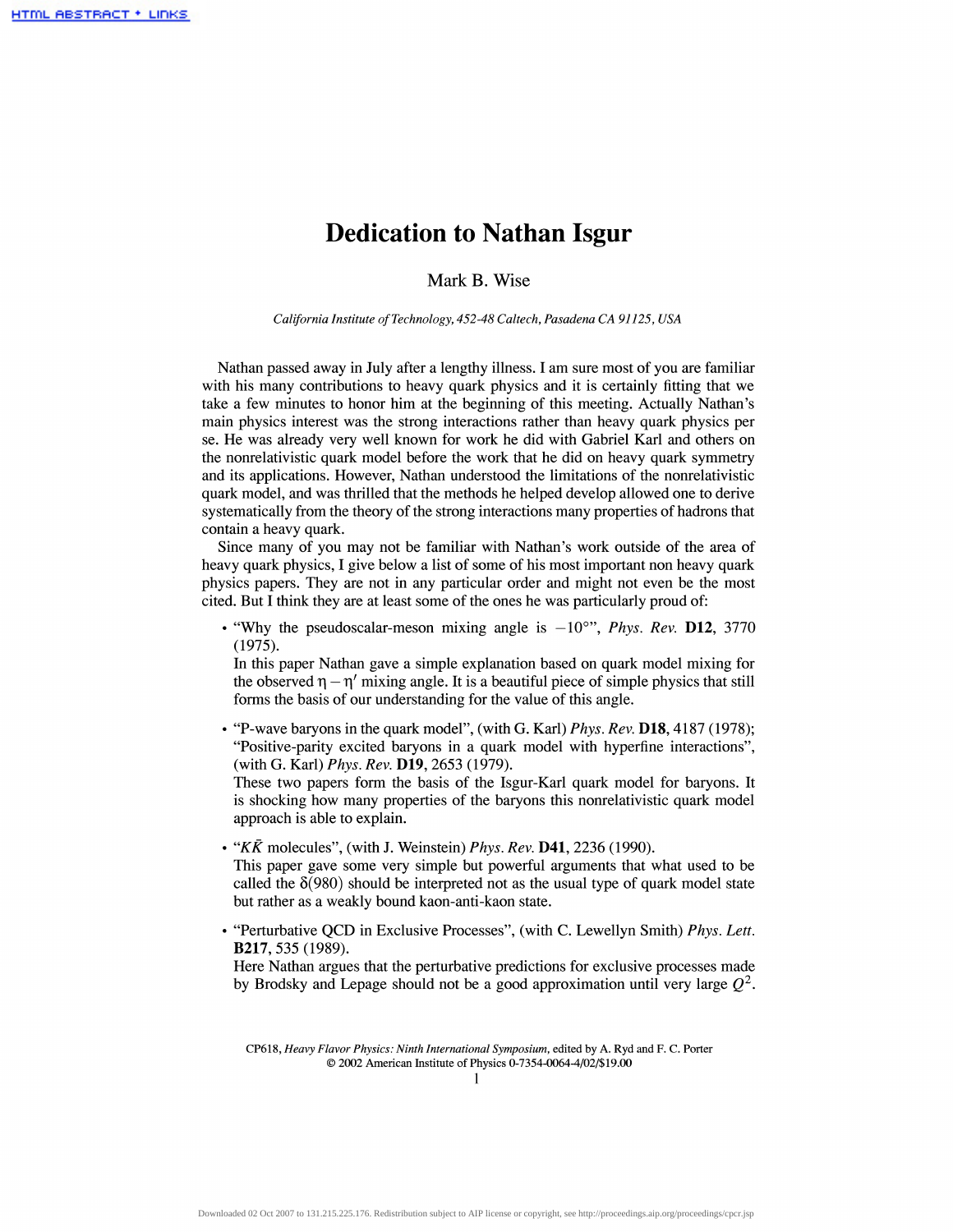This was a very important paper because at the time it was written much of the community thought that these predictions are relevant at quite low *Q<sup>2</sup> .*

• "Flux-tube model for hadrons in QCD", (with J. Paton) *Phys. Rev.* D31, 2910 (1985).

There are many properties of low energy QCD that cannot be described with the non relativistic quark model, for example, the properties of exotic mesons. Also one would like to have a deeper understanding of why the nonrelativistic quark model works at all. Nathan made a start on this problem in this paper.

When I called my wife Jackie from Rome to tell her that Nathan passed away she was saddened that as she put it "such a good and gentle man" had left us. I never heard Nathan raise his voice or get angry during any discussion, physics or otherwise. It's not that he could not be critical, but he was always composed and never felt the need to make someone feel small if they had not appreciated the proper reasoning in a particular argument. But still I have a hard time viewing Nathan as "gentle". I think this is because most of my interactions with him centered on physics. He was fiercely driven to understand the physics issues that he was puzzling over, and he could perform even the most bruising calculations if they would help him gain the intuition he was after. In physics being a great calculator is a little like being a great athlete, it takes discipline and perseverance as well as natural talent. Just as it is hard to picture professional athletes as gentle souls when they are off the field it is sometimes hard for me to see Nathan in that light.

I first met Nathan when I was a sophomore at the University of Toronto. He had recently come to Toronto as a graduate student and was teaching an undergraduate seminar class on statistical mechanics. He chose as the book Kittel's thermal physics, which is one of great undergraduate texts. It was a marvelous course. Nathan was a gifted teacher both in the seminar style of that course and in the more conventional lecture style as well.

Canadians are not as daring as Americans. Like most of my friends I lived at home during my undergraduate years and was more than a little nervous about leaving home to do graduate work in the United States. By the time I was looking into graduate schools Nathan was a professor at the University of Toronto. He told me that he would be happy to have me as his graduate student but insisted the best thing for me was to go to the US and get my PhD there.

The first time I tried, I didn't get into any of the US graduate schools that I wanted to attend, so I stayed at University of Toronto for a masters. It ended up being one of the best moves of my career. I took a graduate course on the quark model from Nathan and he also supervised my reading of Bjorken and Drell Volume 1.1 have often thought what Nathan taught me that year gave me an advantage over many of my contemporaries who had more experience with tools from field theory but lacked some of the intuition that came from the type of quark model calculations that Nathan had exposed me to.

After that time I would work with Nathan whenever I came home to visit my family during the summer. Usually it was a two week visit and I would go into University of Toronto to talk with Nathan almost every weekday. That's how our collaboration on heavy quark physics started. Actually, it might have started off with a phone call before